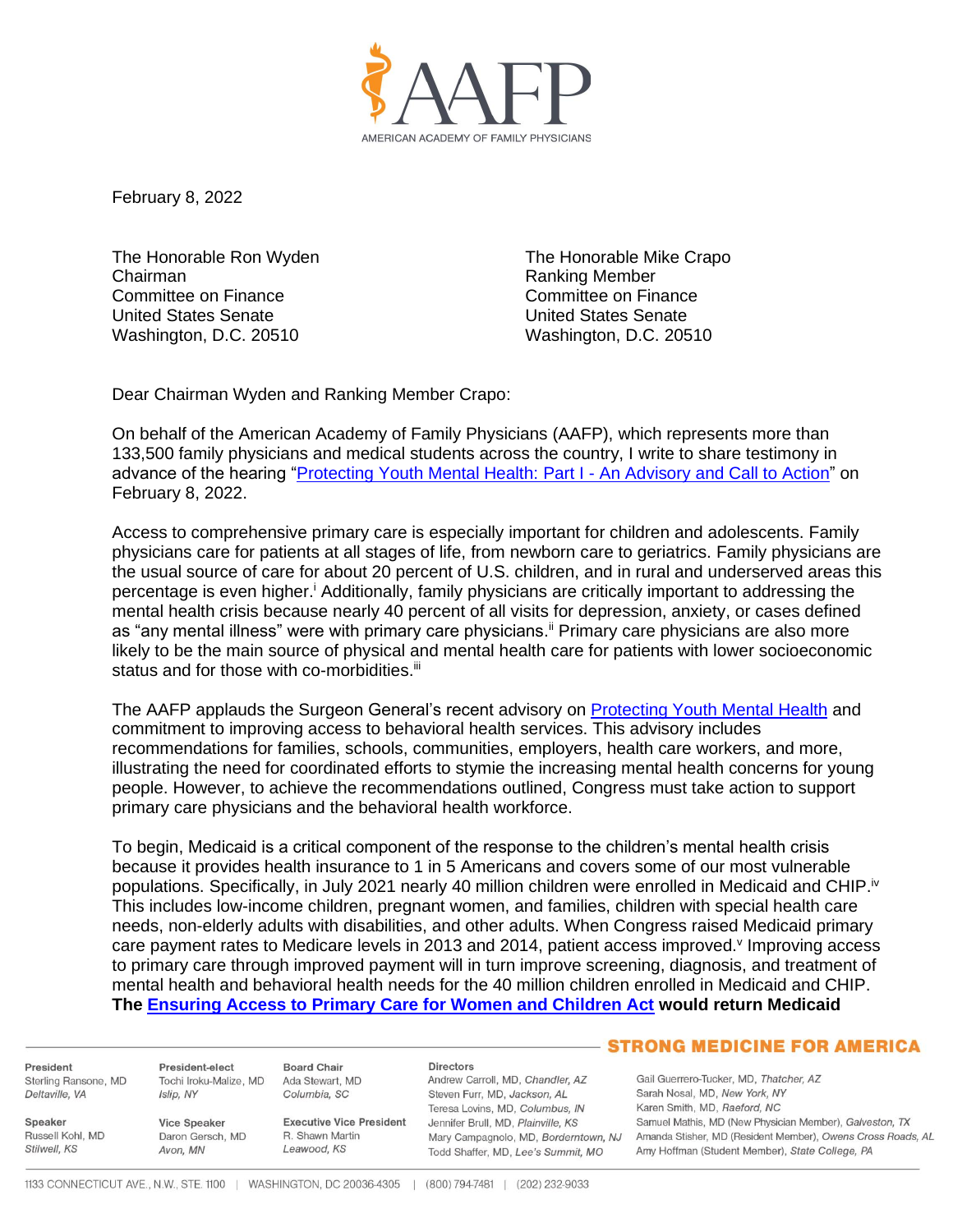**payments for primary care services to Medicare payment levels for two years and expand the number of clinicians eligible for this increase to ensure that all Medicaid enrollees have access to the primary and preventive care they need.** The legislation also raises Medicaid payment rates to those of Medicare for the duration of any future public health emergency and six months thereafter. During this time of crisis and once things return to normal, it is critical that the Medicaid program be able to respond to take on any qualified new individuals and ensure physicians have the means to serve these new patients.

To further bolster behavioral health access for Medicaid beneficiaries, **the AAFP strongly recommends Congress pass legislation to establish a Medicaid demonstration program providing infrastructure, technical assistance, and sustainable financing for expanding access to integrated mental health care for children in primary care, schools, or other critical settings, including through telehealth.** Such program should be designed to ensure long-term and sustainable access to integrated mental health care for children, with a special focus on improving access for traditionally marginalized populations. Integrating behavioral health in primary care requires significant upfront investment, which can be a barrier to implementation for physician practices. This demonstration program would provide practices with the support they need to integrate behavioral health into their practices, ultimately improving access to care for beneficiaries.

Existing programs under Medicaid, like the early, periodic, screening, diagnostic, and treatment (EPSDT) benefit, have potential to improve access to early prevention and treatment for children and adolescents presenting with behavioral health concerns. However, state Medicaid programs implement EPSDT and medical necessity determinations differently, especially when contracting with Medicaid managed care plans. This variation has resulted in barriers to accessing mental health services treatment for children in some states. **To this end, the AAFP recommends Congress direct CMS to review EPSDT implementation in states and release an informational bulletin clarifying coverage of EPSDT services to facilitate access to prevention, early intervention, and mental health services.**

Furthermore, accurate data collection is essential to understand areas most in need of behavioral health resources. The AAFP recognizes that integrated behavioral health services exist on a spectrum and can include consistent coordinate of referrals and exchange of information, colocation of services in the primary care setting, or full integration of treatment plans shared between primary care and behavioral health clinicians. **The AAFP recommends Congress pass legislation directing the Director of the Agency for Healthcare Research and Quality (AHRQ) and the Assistant Secretary for Mental Health and Substance Use to create and implement a plan to improve measurement of the extent to which children and adults have access to integrated mental health care** in primary care and the effectiveness of the care provided.

The AAFP also recognizes the school nurses and counselors play an important role in ensuring children and adolescents can access care. However, current coordination between primary care physicians and school-based clinics is limited, and many family physicians do not receive all relevant information to ensure care continuity, especially during school breaks. School-based clinics often do not have information on the child's or family's insurance coverage, making it difficult to receive accurate and affordable referrals. **The AAFP strongly recommends Congress make investments to improve care coordination between school-based health care providers and primary care physicians.**

Thank you for the opportunity to respond to the committee's request for information. The AAFP is eager to support the committee in finding solutions to address the growing mental health crisis. For